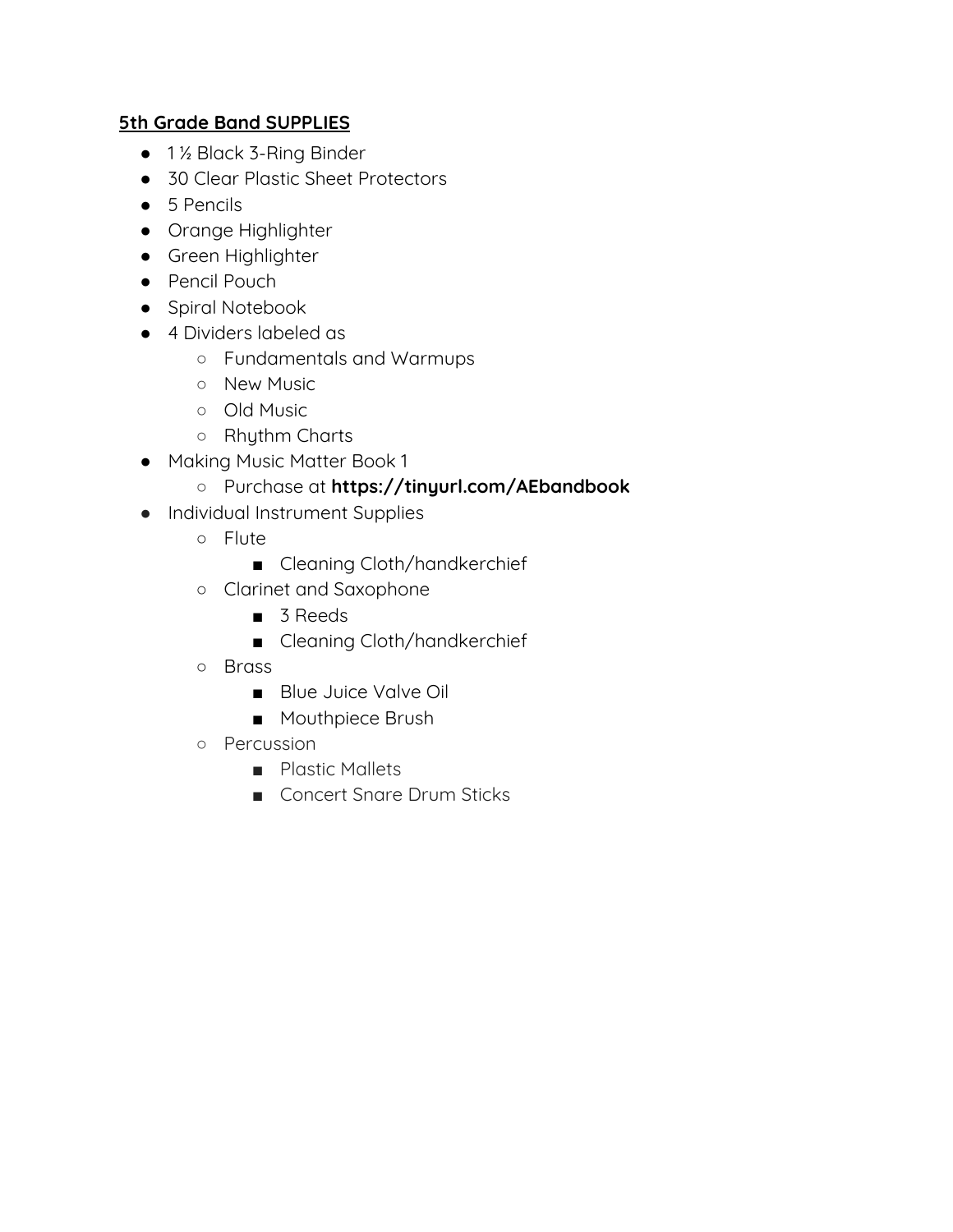- 1½ Black 3-Ring Binder
- 30 Clear Plastic Sheet Protectors
- 5 Pencils
- Orange Highlighter
- Green Highlighter
- Pencil Pouch
- Spiral Notebook
- 4 Dividers labeled as
	- Fundamentals and Warmups
	- New Music
	- Old Music
	- Rhythm Charts
- Making Music Matter Book 1
	- Purchase at **<https://tinyurl.com/AEbandbook>**
- Individual Instrument Supplies
	- Flute
		- Cleaning Cloth/handkerchief
	- Clarinet and Saxophone
		- 3 Reeds
		- Cleaning Cloth/handkerchief
	- Brass
		- Blue Juice Valve Oil
		- Mouthpiece Brush
	- Percussion
		- Plastic Mallets
		- Concert Snare Drum Sticks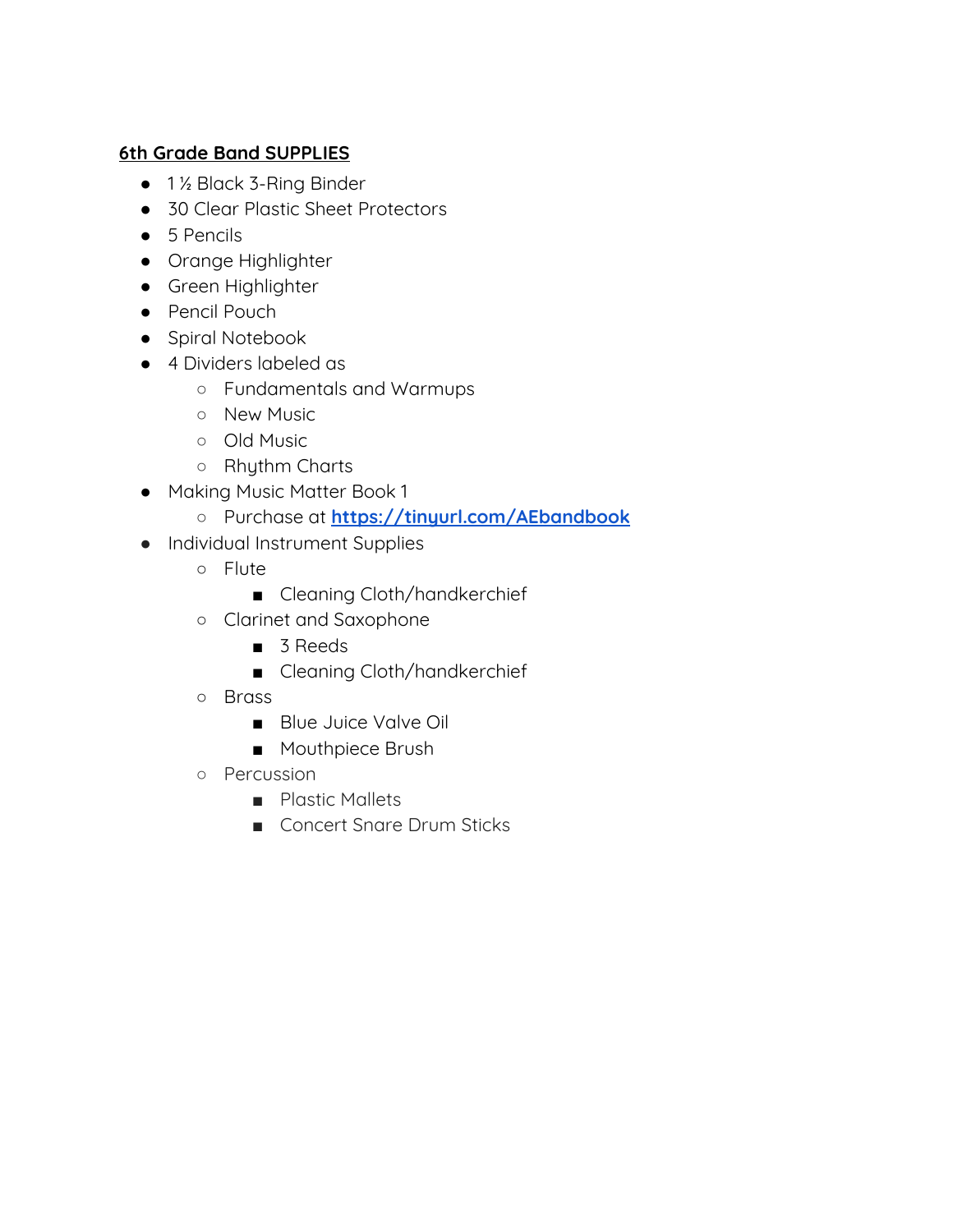- 1½ Black 3-Ring Binder
- 30 Clear Plastic Sheet Protectors
- 5 Pencils
- Orange Highlighter
- Green Highlighter
- Pencil Pouch
- Spiral Notebook
- 4 Dividers labeled as
	- Fundamentals and Warmups
	- New Music
	- Old Music
	- Rhythm Charts
- Essential Elements Book 1
- Essential Elements Book 2 (needed after Christmas break)
- Individual Instrument Supplies
	- Flute
		- Cleaning Cloth/handkerchief
	- Clarinet and Saxophone
		- 3 Reeds
		- Cleaning Cloth/handkerchief
	- Brass
		- Blue Juice Valve Oil
		- Mouthpiece Brush
	- Percussion
		- Plastic Mallets
		- Concert Snare Drum Sticks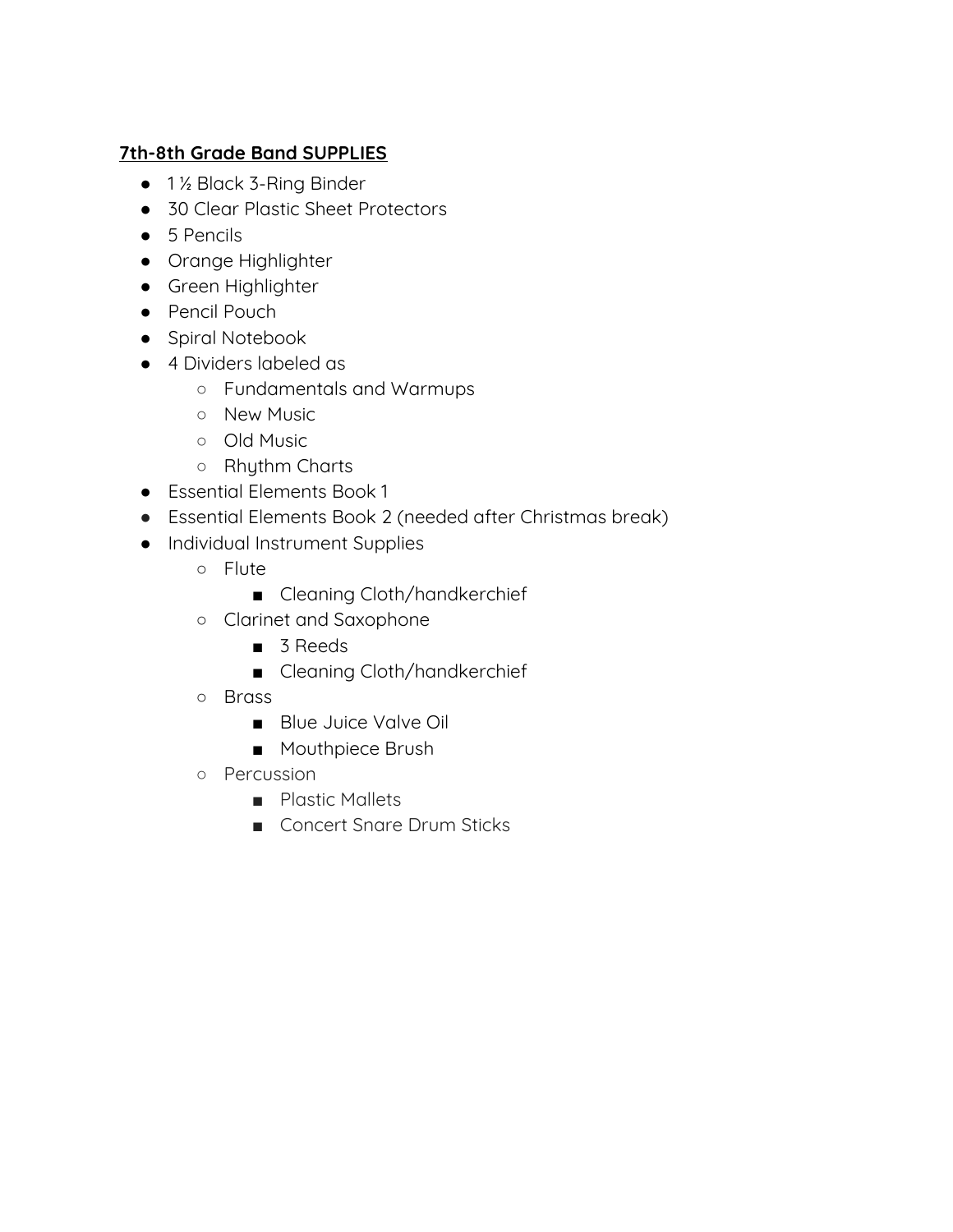# **Brass SUPPLIES**

- 1½ Black 3-Ring Binder
- 50+ Clear Plastic Sheet Protectors
- 5 Pencils
- Orange Highlighter
- Green Highlighter
- Pencil Pouch
- 5 Dividers for different show music

# **Brass FEES**

- Uniform Rental \$20 (all)
- Uniform Dry Cleaning \$15 (all)
- Instrument Rental \$50\*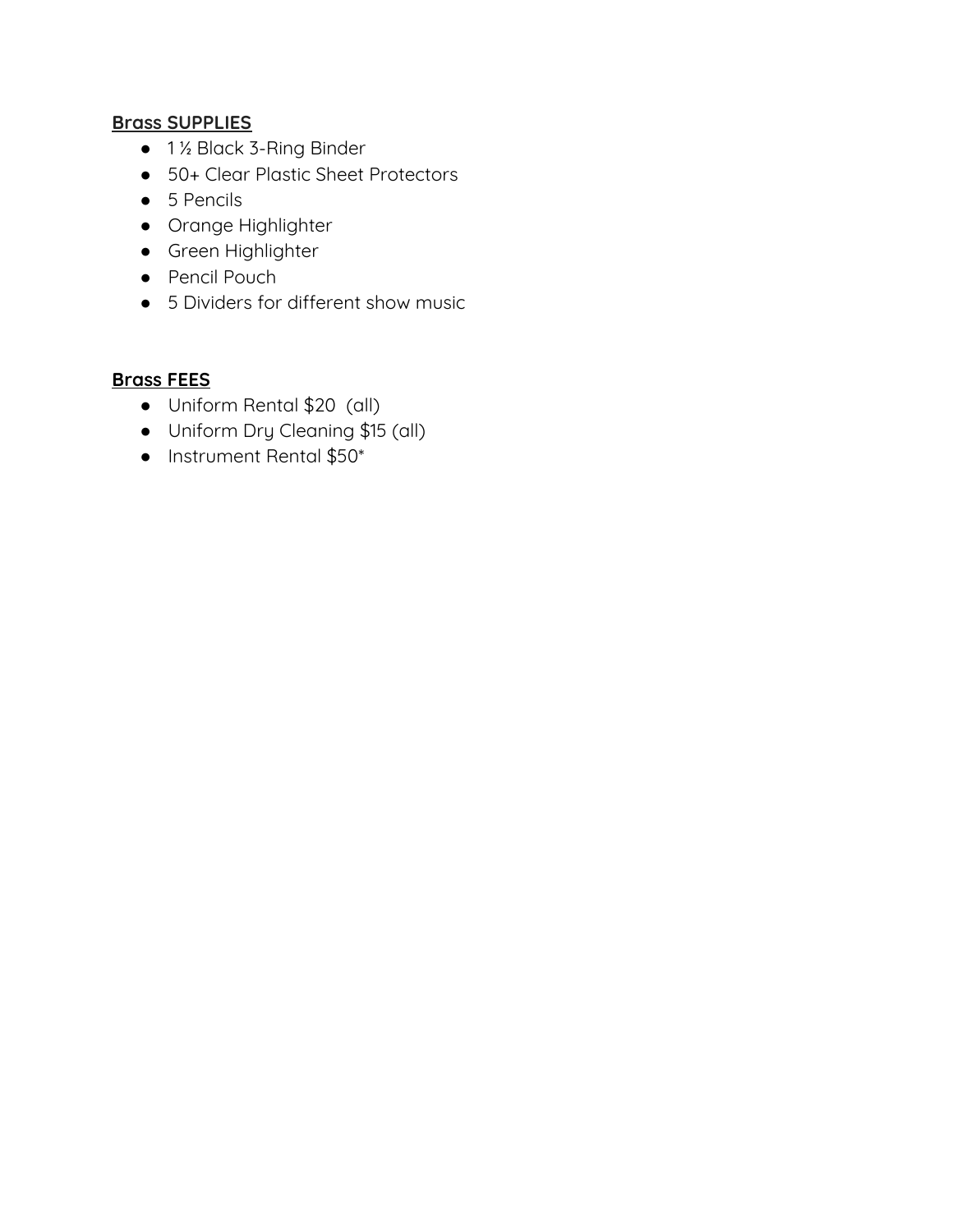# **Concert Band SUPPLIES**

- 1½ Black 3-Ring Binder
- 30 Clear Plastic Sheet Protectors
- 5 Pencils
- Orange Highlighter
- Green Highlighter
- Pencil Pouch
- Spiral Notebook
- 4 Dividers labeled as
	- Fundamentals and Warmups
	- New Music
	- Old Music
	- Rhythm Charts
- Individual Instrument Supplies
	- Flute
		- Cleaning Cloth/handkerchief
	- Clarinet and Saxophone
		- 3 Reeds
		- Cleaning Cloth/handkerchief
	- Brass
		- Blue Juice Valve Oil
		- Mouthpiece Brush
	- Percussion
		- Plastic Mallets
		- Concert Snare Drum Sticks

### **A9-12th Grade FEES**

- Concert Percussion Fee \$50 (all)
- Instrument Rental \$50\*
- **Percussion:** Mallets and Bag \$31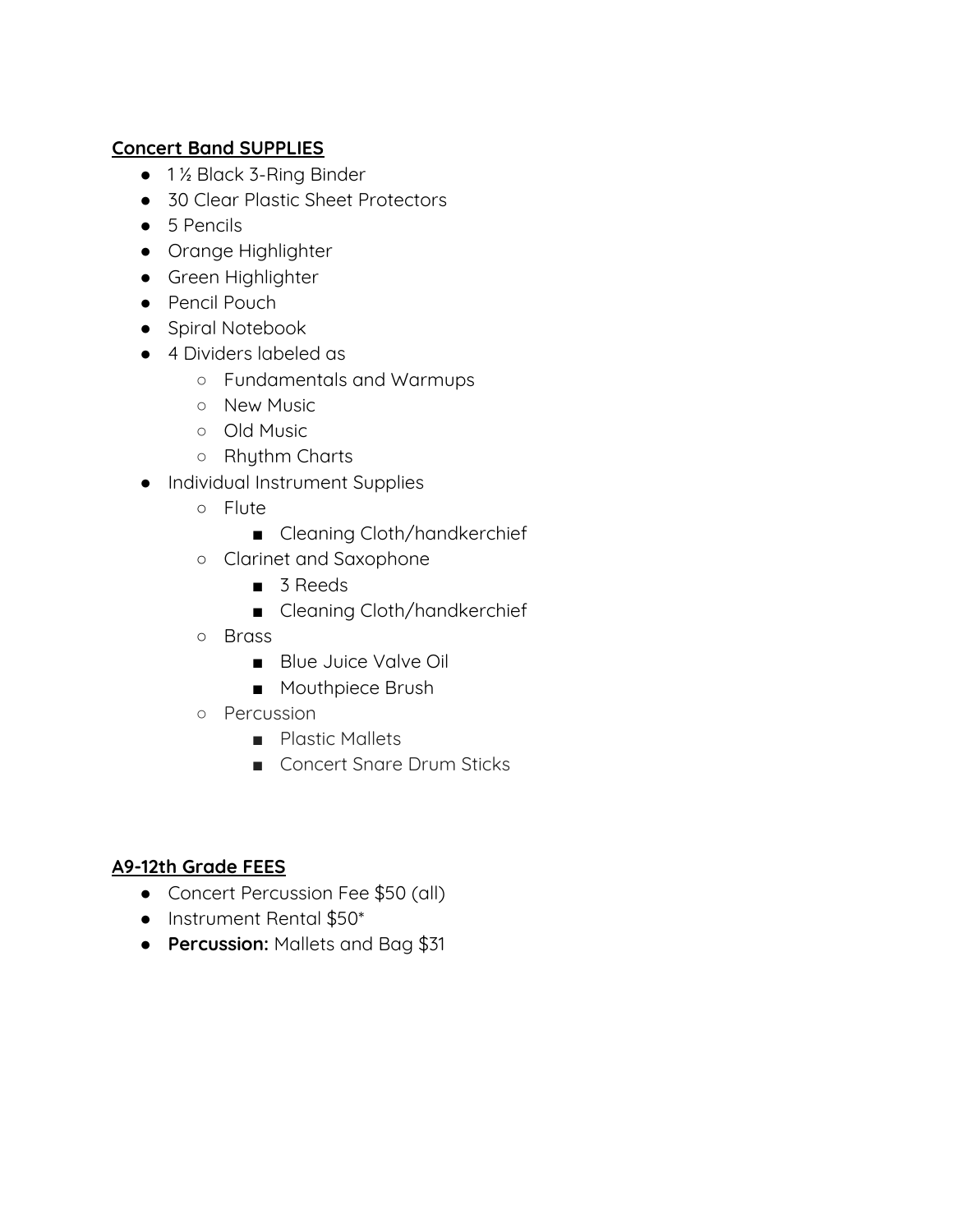- 1 ½ Black 3-Ring Binder
- 30 Clear Plastic Sheet Protectors
- 5 Pencils
- Orange Highlighter
- Green Highlighter
- Pencil Pouch
- Spiral Note Book
- 4 Dividers
- Pack of 4x6 Notecards
- Essential Elements Book 1
	- Flute
		- Cleaning Cloth
	- Clarinet and Saxophone
		- 3 Reeds
		- Cleaning Cloth
	- Brass
		- Blue Juice Valve Oil
		- Mouthpiece Brush
	- Percussion
		- Plastic Mallets
		- Concert Snare Drum Sticks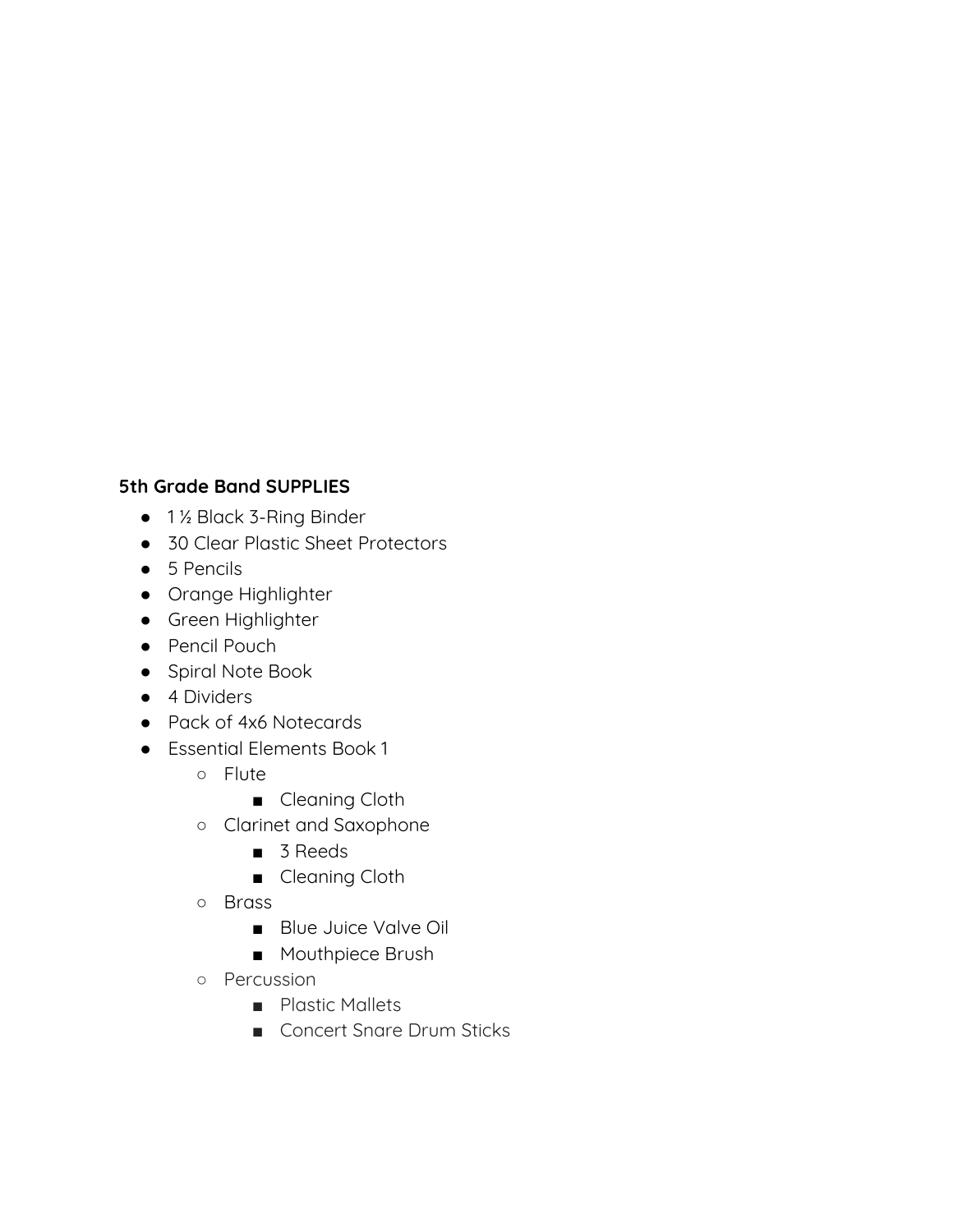- 1 ½ Black 3-Ring Binder
- 30 Clear Plastic Sheet Protectors
- 5 Pencils
- Orange Highlighter
- Green Highlighter
- Pencil Pouch
- Spiral Note Book
- 4 Dividers
- Essential Elements Book 1
- Woodwinds
	- Flute
		- Cleaning Cloth
	- Clarinet and Saxophone
		- 5 Reeds
		- Cleaning Cloth
	- Brass
		- Blue Juice Valve Oil
		- Mouthpiece Brush
	- Percussion
		- Plastic Mallets
		- Concert Snare Drum Sticks